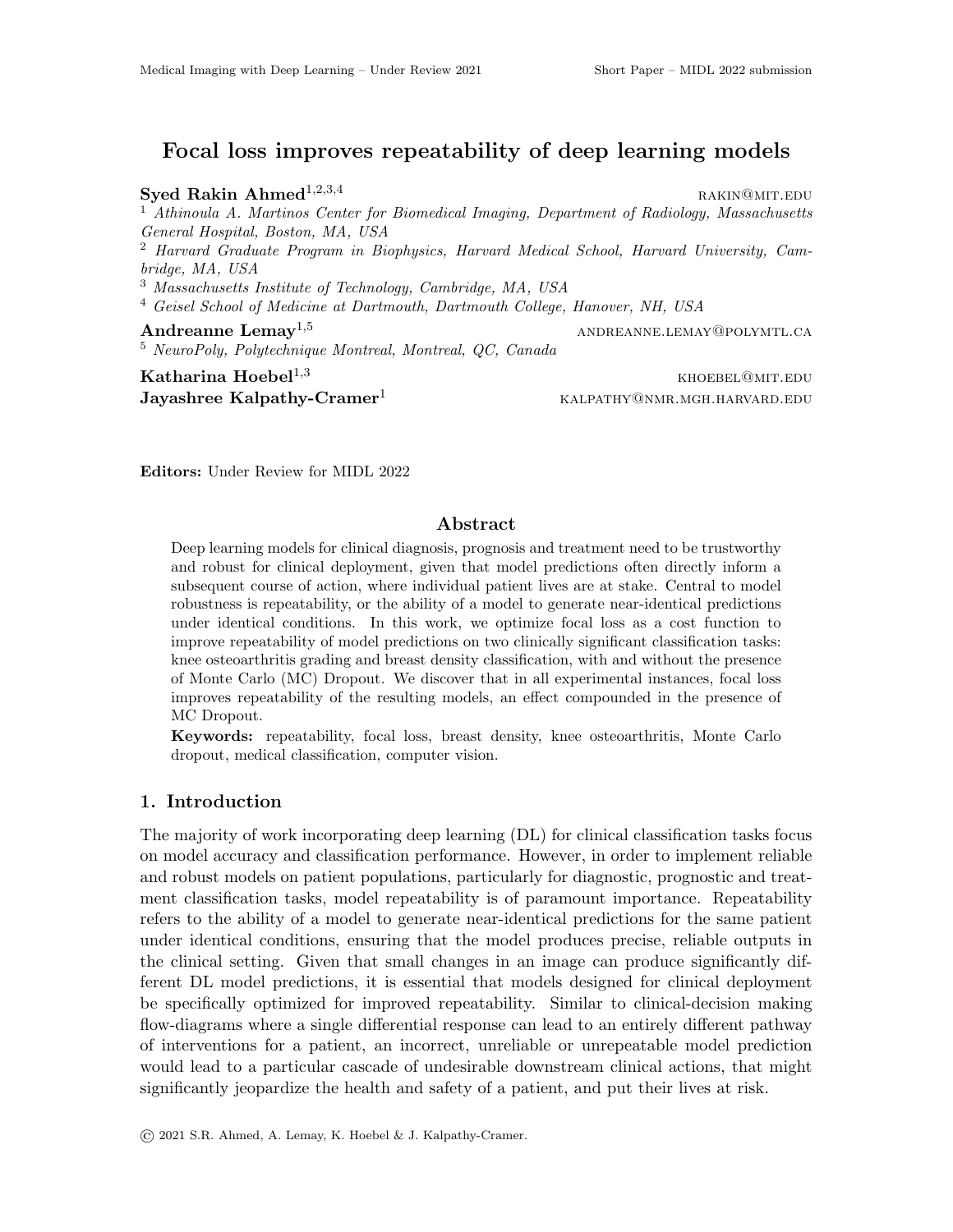#### 2. Methods and Results

In this work, we utilize focal loss, with and without the presence of Monte Carlo (MC) Dropout in order to improve model repeatability. We conduct our experiments on two datasets: the publicly available longitudinal Multicenter Osteoarthritis Study (MOST) dataset for knee osteoarthritis grading, and the Digital Mammographic Imaging Screening Trial (DMIST) dataset, a multi-institutional screening dataset for breast density classification; both represent clinically significant and impactful classification tasks.

In deep learning optimization, cross-entropy (CE) loss is frequently utilized as the primary cost function across various classification tasks. The  $\alpha$  balanced version of CE loss for a binary classification problem can be written as [\(Zhang and Sabuncu,](#page-2-0) [2018\)](#page-2-0),

<span id="page-1-0"></span>
$$
CE(p_t) = -\alpha_t \log(p_t)
$$
  
\n
$$
p_t = \begin{cases} p & :class = 1 \\ 1 - p & :otherwise \end{cases}
$$
\n(1)

One notable property of CE loss is that even examples that are easily classified incur a loss with non-trivial magnitude, which, when summed over large numbers of easy examples, can overwhelm the rare class. For a binary problem,  $\alpha_t$  is defined analogously as  $p_t$  with  $\alpha \in [0,1]$  for class 1 and  $1-\alpha$  otherwise, where  $\alpha$  can be set as the inverse class frequency or as a tunable hyperparameter. While  $\alpha$  balances the importance of positive/negative examples, it does not differentiate between easy/hard examples.

Focal Loss adds a modulating factor  $(1-p_t)^\gamma$  to standard CE loss, with tunable focusing parameter  $\gamma \geq 0$ , thereby focusing training on hard, misclassified examples. The  $\alpha$  balanced version of focal loss for a binary classification problem can be written as, with  $p_t$  defined as in Equation [1](#page-1-0) above [\(Lin et al.,](#page-2-1) [2017\)](#page-2-1),

$$
FOC(p_t) = -\alpha_t (1 - p_t)^\gamma \log(p_t)
$$
\n(2)

In this work, we begin with two baseline models optimized for classification performance in each dataset, utilizing CE loss for (A) (i) the MOST dataset, and (B) (i) the DMIST dataset, with or without MC dropout and all other parameters identical for each corresponding dataset. We subsequently train models with focal loss, using parameters  $\gamma = 2$ and  $\alpha = 0.25$  following hyperparameter tuning, with and without MC dropout. We compare each focal loss experimental result with the corresponding MC or non-MC versions of the baseline, as highlighted in Table [1](#page-2-2) and Figure [1.](#page-2-3) The repeatability metrics are calculated utilizing multiple images from the same patient and visit: each point on each Bland-Altman plot (Figure [1\)](#page-2-3) refers to a single patient, with the y-axis representing the maximum difference in the continuous classification score across repeat images for each patient, and the x-axis plotting the mean of the corresponding scores across all repeat images per patient. We find that, in all instances, focal loss improves repeatability from the respective baseline, reflected in statistically significant decreases in the 95% limits of agreement (LoA) on the Bland-Altman plots, while not affecting classification performance, reflected in no statistically significant difference in the corresponding accuracy. This is a critical and impactful result, given the ultimate hope of obtaining identity predictions under identical conditions